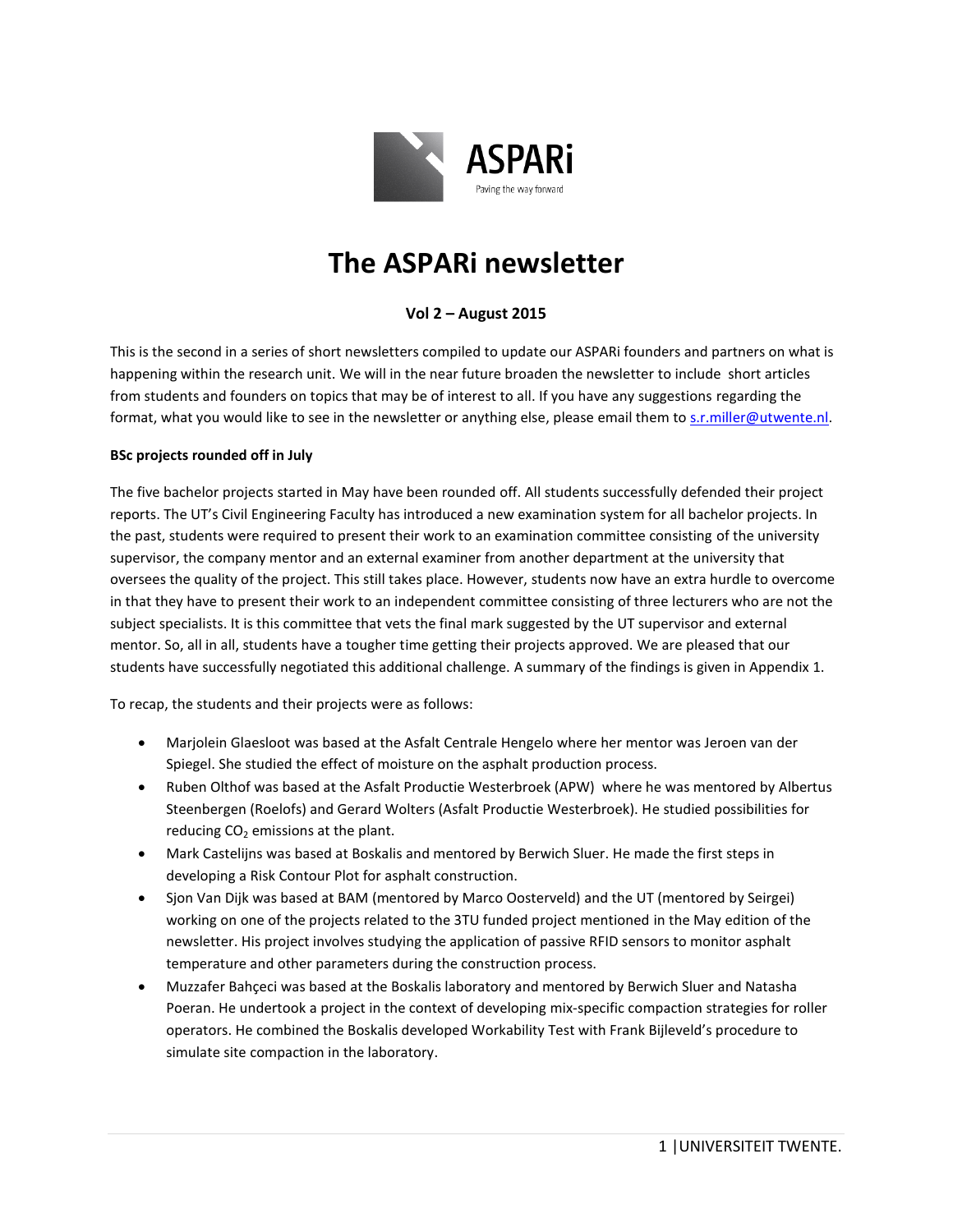#### **Start of PDEng projects**

Three PDEng students have just started their projects with ASPARi. Please see <http://www.utwente.nl/onderwijs/post-graduate/pdeng/> for more information on the university's PDEng program. The students and brief project details are as follows:

- Denis Makorov (pictured on the right) joins us all the way from Russia to work on the Real-time Process Control project. ASPARi members have continually stressed the need for real-time process control to support operators in achieving a more consistent, method-based asphalt construction process. Denis will deal with some challenges including dealing with large data sets, processing continuous data streams on the fly, providing appropriate real-time visualizations and the integration of contextual data such as weather conditions and asphalt mix temperature.
- UT MSc graduates Janine Profijt (Ommen) and Tracey olde Rikkert (Borne) will be involved in the ASPARi project "Developing innovative course materials for Road Construction Education at the MBO and HBO levels". They will work closely with ASPARi members, industry experts and current MBO and HBO teachers to develop technologically innovative course and instructional materials for Road Construction. One of the challenges facing them is developing a Digital Learning Environment in which the latest innovative technologies can assist students in developing better skills and competences. Some of the questions they will deal with include: (a) What learning, knowledge, skills and attributes should graduates have to be able to deal with these challenging changing circumstances? (b) Which course materials should be developed for instruction at MBO and HBO levels to ensure that the current workforce is able to cope with the demands of a rapidly changing and technology-rich construction industry? You may by now already have been contacted by them for interviews. If you would like to give some input or would like to be interviewed please contact them directly a[t j.g.profijt@utwente.nl](mailto:j.g.profijt@utwente.nl) and [t.j.m.olderikkert@utwente.nl](mailto:t.j.m.olderikkert@utwente.nl)



**Denis Makarov**



**Tracey olde Rikkert**



**Janine Profijt**

#### **Recent PQi's**

Other than the TWW, REEF and Boskalis PQi's reported on in the May newsletter, three PQi's were undertaken between June and August and a further seven PQi's have been lined up for the rest of the year.

- Heijmans undertook a standard PQi at their Berg en Dalseweg project in Nijmijgen.
- STRABAG TPA undertook their first ever PQi at the Hippisch Centrum de Peelbergen in Sevenum. Jeroen Heesbeen successfully endured the stresses of conducting a first PQi monitoring exercise. Many thanks to Marco Oosterveld of BAM for the advice he gave the STRABAG team before and during the successful monitoring exercise.
- BAM undertook a PQi at their Anklaarseweg project for Gemeente Apeldoorn. Both bind and surfacing layers were monitored during the exercise.

Please contact us ASAP should you wish to conduct a PQi exercise in the latter part of this year. The dates are filling up rather quickly as can be seen in [Table](#page-2-0) 1 below.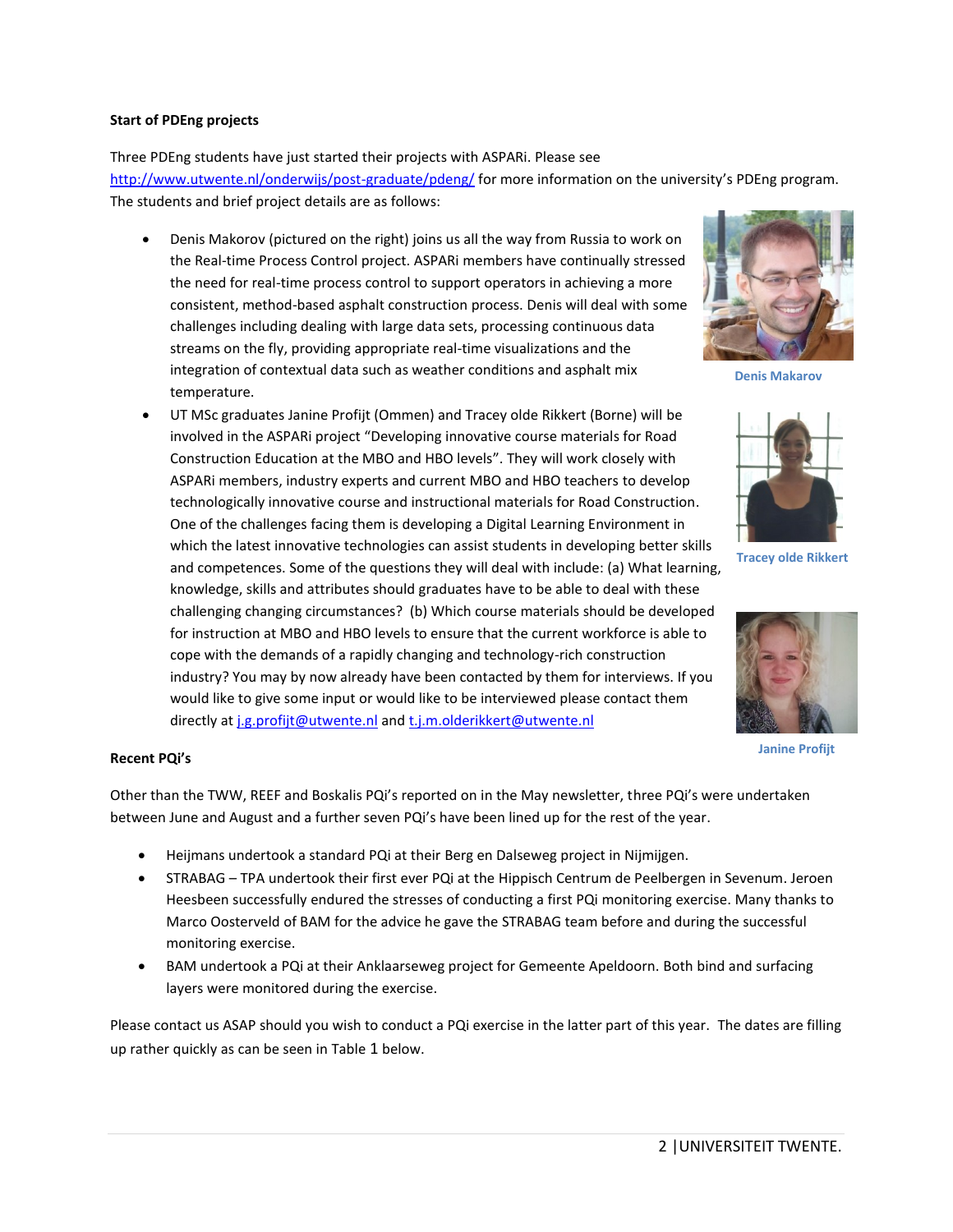| <b>Month</b> | Week  | Company              | <b>Project location</b>              | Date          |
|--------------|-------|----------------------|--------------------------------------|---------------|
| March        | 13    | Reef                 | <b>Assen TT Circuit</b>              | 25 March      |
| April        | 16    | <b>Boskalis</b>      | A67                                  | 19 April      |
| June         | 23.   | Heijmans             | Nijmegen                             | 5 June        |
| July         | 30    | Strabag/TPA          | Sevenum                              | 27 July       |
| Aug          | 33    | <b>BAM</b>           | Apeldoorn                            | 13 & 14 Aug   |
| Sept         | 38/39 | <b>TWW</b>           | To be decided                        | 14 or 21 Sept |
| Sept         | 38/39 | <b>BAM</b>           | To be decided                        | 14 or 21 Sept |
| Oct          | 40/41 | Dura Vermeer         | Wijlrijk en Berendrecht, België      | 1 & 8 October |
| Oct          | 42/43 | <b>Ballast Nedam</b> | Diefdijk Leerdam; Greenpark Aalsmeer |               |
| Oct          | 44    |                      | RFID sensoren in asfalt transport    |               |
| Nov          | 45/46 | Roelofs              | To be decided                        |               |
| Nov          |       | <b>Boskalis</b>      | Machine 2 Machine trial              |               |

<span id="page-2-0"></span>**Table 1 - PQi program for 2015**

#### **CAPSA 2015 in South Africa**

ASPARi had two papers accepted for the Conference on Asphalt Pavements for Southern Africa (CAPSA) held recently at the Sun City Resort in the north-west of South Africa. The papers will be uploaded onto the ASPARi website once it is published in the conference proceedings (a little beauracracy delay before we can upload the paper). The two abstracts for your information:

*The asphalt construction site of the future – a Dutch perspective. The paper was authored by Seirgei Miller, André Dorée, Alexandr Vasenev and Frank Bijleveld.* 

*This paper brings together challenges facing asphalt construction in the Netherlands and the vision for a Construction Site of the Future given ever-changing requirements of the road construction industry. Drawing on the experiences of more than 40 case studies monitored over a period of eight years, this paper highlights a few key issues relating to process improvement and how it can be addressed using current construction informatics. The vision is firstly communicated to professionals using a scenario for the asphalt Construction Site of the Future. The scenario is intended to highlight the potential benefits of integrating new sensor technologies and informatics into the rather complex asphalt construction process. Current practical challenges are then addressed including the development and integration of real-time information systems to support the process in the context of operational, tactical and strategic decision-making. We highlight the developmental implications for the construction industry should the vision for the future be adopted, the potential benefits of implementing new sensor technologies and informatics, the effects on human resources, and the potential impact on knowledge management initiatives. Finally, we position the important roles of public clients and contractors to successfully address challenges of variability in the asphalt construction process.*

*A framework for monitoring asphalt mix temperature during construction using Statistical Process Control charts – Seirgei Miller and André Dorée*

*Current quality control mechanisms tend to focus on the end-result and not on elements of the asphalt construction process that may lead to an asphalt layer not lasting for its intended life. Specifications tend to focus on quality characteristics, some of which are the percentage voids, the final density and layer thickness of the compacted mix. Statistical testing in its current form provides vital indications of whether the contractor has complied with the quality requirements set by the client. While statistical testing is relevant and important, it does not provide significant insight into the overall risk of failure because of "processes gone wrong." The missing link is a focus on the process, and whether there is variability in the construction process. This paper presents a framework for*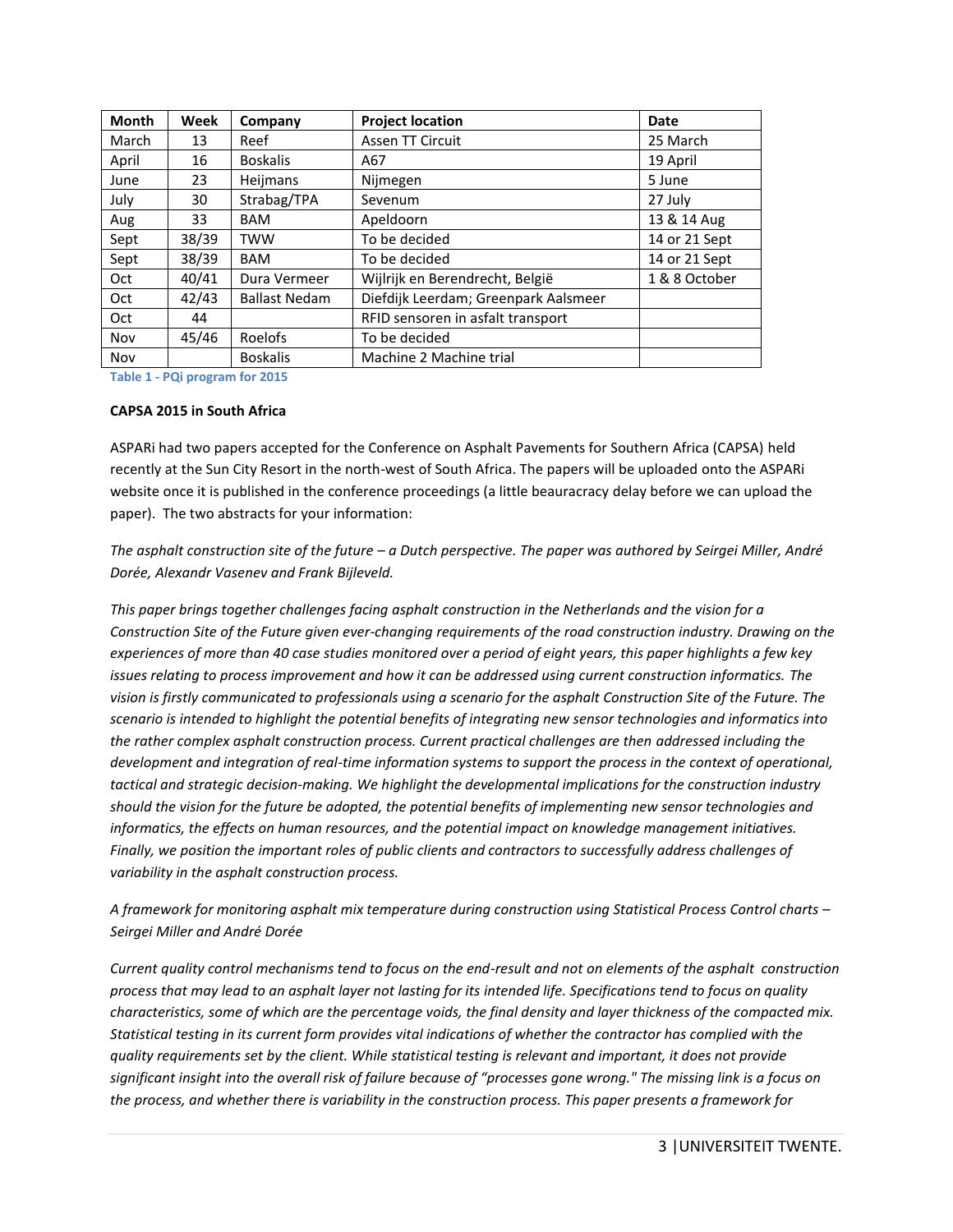*monitoring asphalt mix temperature during construction using Statistical Process Control (SPC) techniques. The techniques are applied to more than 40 asphalt construction projects in the Netherlands where new technologies including Differential GPS, infrared cameras and laser linescanners are used to monitor and make the construction process explicit. Most projects show evidence of extensive temperature homogeneity with large temperature differentials due to assignable causes of variability at the asphalt plant, during transport or on the construction site. These operational problems are in the main, causing the construction process to be "out of control" and possibly could have been avoided with better planning. Overall, this research shows that acceptance testing, on its own,*  does not holistically capture the extent of variability encountered in the asphalt process. The absence of a record of *the process is a significant gap in fully understanding the most important process parameters.*

CAPSA is held every four years (just like the Eurasphalt and Eurobitume Congress) and draws asphalt professionals and technologists from all over the world. More than 600 delegates gathered to share experiences in the following key focus areas:

- Optimising structural design in new construction and rehabilitation
- Up-to-date procurement practice for products and services to promote efficient, sustainable and innovative delivery
- The design of asphalt layers and spray seals to ensure efficient application and adequate performance
- Construction, practice and materials assessment for a high level of efficiency
- Low volume surfaced roads to promote access and mobility in southern Africa

For more information, please visit their website [www.capsa2015.co.za](http://www.capsa2015.co.za/) In addition to CAPSA, Seirgei also attended and presented a talk at the ISAP 2015 symposium where he shared some ASPARi experiences and lessons learnt from the research conducted thus far (see [www.isap2015.co.za\)](http://www.isap2015.co.za/). Some South African contractors and public clients are keen to conduct PQi's given some of the concerns they have about premature failure and variability in the construction of asphalt roads.

#### **MOBA Pave IR and BPO Asphalt presentation**

MOBA Automation and Voltz Consulting will present their Pave IR and BPO Asphalt systems at the UT on Thursday 3 September from 11:00 until 15:00. ASPARi members and their staff are most welcome to attend the session. Marcus Watermann and Stefan Voltz will also report on trails recently held in Germany where they combined the two systems.

#### **In closing**

The next newsletter will appear in December 2015. Please forward any interesting articles or contributions to us before Friday 11 December. Feel free to contact us should you have any questions.

Kind regards,

Seirgei and André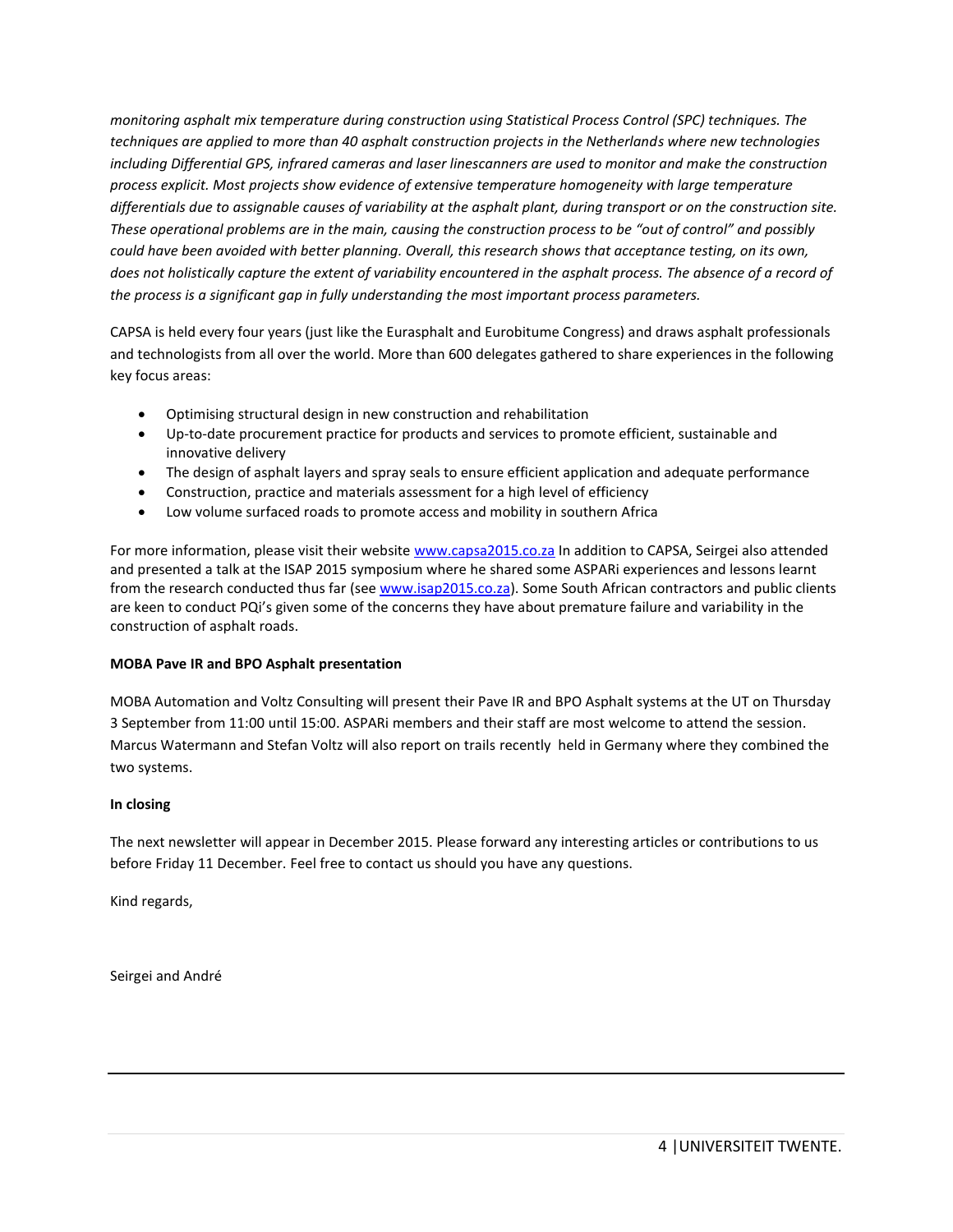## **Appendix 1 – Bachelor projects - student summaries**

## **Marjolein Galesloot – De invloed van vocht tijdens het asfaltproductieproces**

Asfalt is een mengsel dat opgebouwd is uit aggregaat(steenslag en zand), bitumen en vulstof en hier kunnen nog additieven en gerecycled asfalt (PR) aan toegevoegd worden. Bij de Asfalt Centrale Hengelo (ACH) liggen alle bouwstoffen in de open lucht. Doordat de bouwstoffen vocht bevatten vanuit o.a. de bron komt dit vocht in de installatie. Dit zorgt voor hogere stookkosten en een moeilijker te controleren productieproces. Het doel van dit onderzoek is daarom om de invloed van vocht in het asfaltproductieproces te onderzoeken om inzicht te krijgen in de gevolgen van vocht en de mogelijkheden om deze gevolgen te sturen of te reduceren.

Om deze doelstelling te bereiken is er gebruik gemaakt van literatuurondeerzoek, het afnemen van interviews en laboratoriummetingen. Tijdens het literatuuronderzoek is gebleken dat er weinig informatie beschikbaar was. Om toch een representatief beeld te krijgen zijn er interviews afgenomen binnen de ACH en bij externe bedrijven. Als laatste zijn er metingen gedaan om de effecten van vocht in kaart te brengen en is er gebruik gemaakt van metingen uit 2012.

Uit de interviews is gebleken dat een vochtpercentage tussen de 3,0 - 4,5% acceptabel is in de installatie. Uit de metingen van 2012 bij binnenkomst van het materiaal blijkt dat naarmate de diameter van het materiaal toeneemt, het vochtpercentage afneemt. Dit houdt in dat de zandfracties veel vocht bevatten (2,6 - 4,5% gemiddeld) en dat de steenslagen een laag vochtpercentage (0,5 - 3,7% gemiddeld) hebben. Het meeste vocht bevindt zich bij in PR (5,3% gemiddeld). Om de weersinvloeden inzichtelijk te krijgen, zijn er metingen gedaan volgens de NEN-EN 12697- 27. Door het goede weer in de meetweken is te zien dat het vochtpercentage en het gasverbruik gedaald zijn ten opzichte van de weken ervoor en het gebudgetteerde verbruik van 9,5 m<sup>3</sup>/ton. Bij de metingen van 2012 is gekeken naar het seizoen patroon en daaruit blijkt dat het weer geen invloed heeft op PR, maar wel degelijk op het primaire materiaal (witte materiaal).

Dit onderzoek heeft bevestigd dat vocht heeft een nadelig effect op het asfaltproductieproces. Het zorgt voor een moeilijker te controleren proces en hogere kosten. Daarnaast zorgt vocht voor een kortere levensduur van het asfalt. Om de effecten van vocht te verminderen wordt er aanbevolen om een PR overkapping te bouwen en vochtmeters te plaatsen. De vochtmeters zorgen voor een beter beheersbaar proces en de overkapping voor minder vocht in PR. Voor verder onderzoek kan er gericht gekeken worden naar de winning van PR, de afwatering op het terrein en het terug winnen van energie.

#### **Ruben Olthof - CO2-reductie bij de Asfalt Productie Westerbroek**

Asfalt is een belangrijk product in de Nederlandse infrastructuur. Jaarlijks wordt zo'n acht miljoen ton asfalt geproduceerd afkomstig uit 45 verschillende installaties. De Asfalt Productie Westerbroek (APW) is hier één van. Duurzaamheid wordt een steeds belangrijker issue binnen de industrie. Met name op het gebied van CO2-uitstoot wordt steeds meer geïnnoveerd. Dit is mede te danken aan de door Europa opgelegde emissiehandel en marktinitiatieven als de CO2-prestatieladder. Binnen deze kaders streeft de APW naar een verduurzaming op heb gebied van CO2-uitstoot. Op dit moment bestaat echter nog geen goed inzicht in de correlatie tussen het productieproces en de CO2-uitstoot. In dit onderzoek wordt getracht de correlatie tussen relevante processen en parameters in het productie proces en de uitstoot in kaart te brengen. Het uiteindelijke doel is daarbij om tot specifieke aanbevelingen te komen voor de APW om de CO2-uitstoot te reduceren.

Om deze doelstelling te bereiken zijn vanuit de literatuur en praktijk relevante parameters geïdentificeerd. In een literatuurstudie zijn eerst het asfaltmengsel en productieproces uitgelicht. Tevens werd geconcludeerd dat de CO2-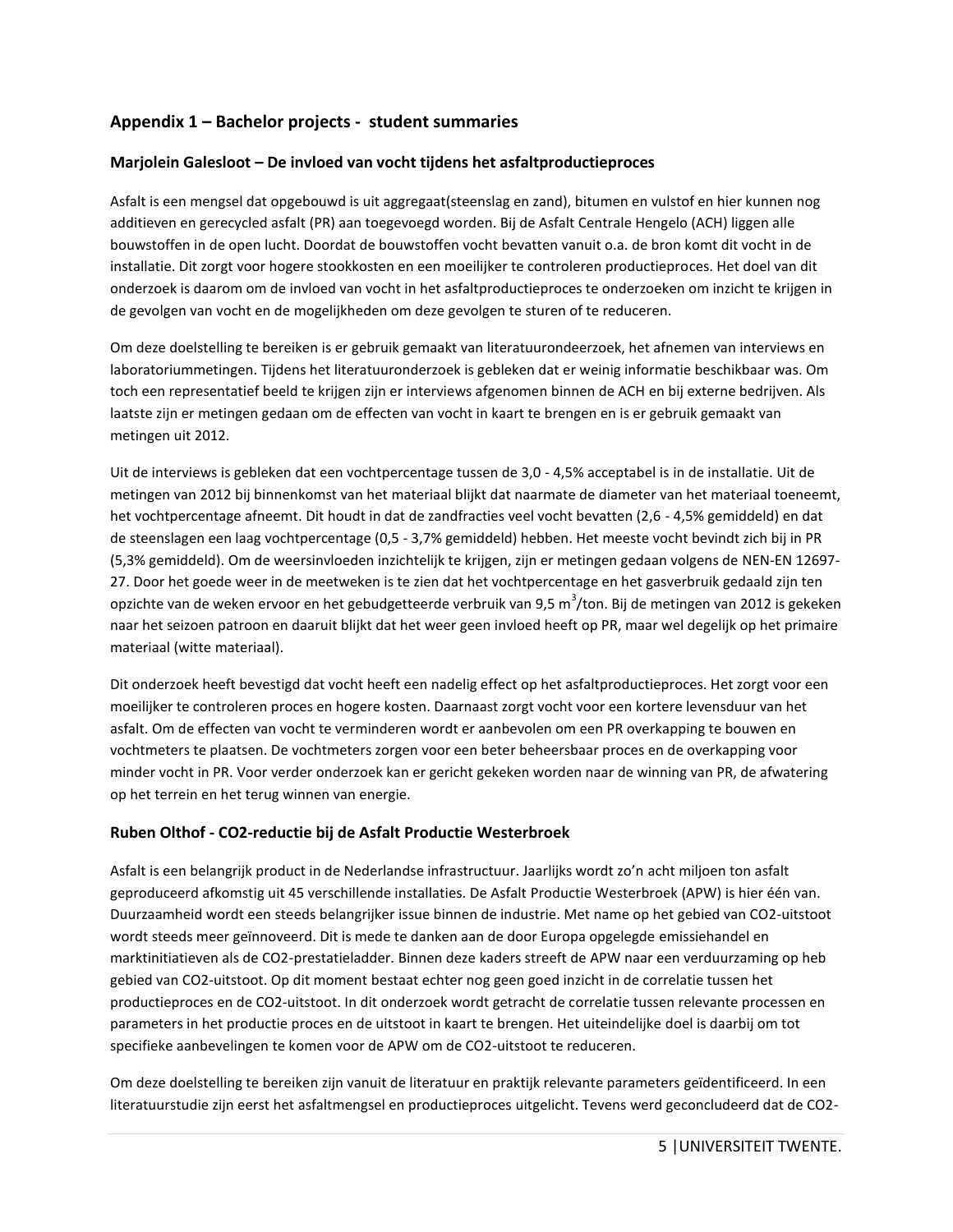uitstoot onlosmakelijk met het gasverbruik verbonden is en met behulp van een conversiefactor rechtsreeks vertaald kan worden. Het bepalen van relevante parameters ging op basis van literatuur en vermoedens bij werknemers van de APW. Zes werknemers hebben een enquête ingevuld waarin de nodige praktijkervaring werd gedeeld. Om het onderzoek niet te omvangrijk te maken zijn de belangrijkste parameters gekozen aan de hand van multicriteria-analyse gebaseerd op scores ingevuld door de werknemers van de APW. In totaal zijn de gekozen parameters en het gasverbruik gedurende zes dagen handmatig geobserveerd. Na observatie zijn de gegevens van het gasverbruik gekoppeld met de parameters.

Resultaten van deze koppeling werden vervolgens vertaald in een gerelateerde CO2-uitstoot. In het onderzoek zijn meegenomen het vochtgehalte van het materiaal, de mate waarin gerecycled asfalt werd bijgemengd, de invloed van het opstarten van de installatie, de branderstanden van zowel de witte als zwarte brander, de planning, de eindtemperatuur van het asfalt, het aantal mengselwisselingen, het type mengsel en het productiedebiet. De productiemethodiek van mengsels is in de oorsprong voor ieder type gelijk. Wat betreft de toevoer van gas kan gesteld worden dat elke procentuele toename in de branderstand een verhoogde CO2-uitstoot per uur oplevert. Voor de witte brander geldt een toename van 26 kg/uur en voor de zwarte 12 kg/uur. Er zijn duidelijke trends gevonden tussen de CO2-uitstoot en de onderzochte parameters. Bevindingen zijn een toename in CO2-uitstoot wanneer de bovenmaat van een mengsel afneemt. Voor een bovenmaat van 11, 16 en 22 mm is respectievelijk een overeenkomstige 13,8, 13,5, en 12,3 kg/ton uitstoot ondervonden. Een gemiddelde mengselwisseling op een productiedag kost zo'n 12,71 kg CO2. Om de uitstoot te verlagen is ondervonden dat het productiedebiet groter dan 200 m<sup>3</sup>/uur moet zijn om minder dan 14 kg CO2/ton uit te stoten. Om er voor te zorgen dat de uitstoot bij het opstarten van de installatie niet meer dan 2% van de totale dagelijkse uitstoot bedraagt moet minimaal 850 ton asfalt worden geproduceerd. Verder is ondervonden dat bij het produceren op een lagere, maar toch realistische eindtemperatuur zo'n 0,29 kg/ton uitstoot gereduceerd kan worden. De echte winst is te halen op basis van het vochtgehalte. Wanneer deze met 1% afneemt kan een reductie van 1,35 kg/ton gerealiseerd worden. Tot slot is er geen waarneembare relatie aangetoond tussen het PR-materiaal en de CO2-uitstoot.

Als aanbevelingen voor de reductie van de CO2-uitstoot is voor de korte termijn gesteld de genoemde grenswaarden (> 200 ton/uur en >850 ton na opstart produceren) te hanteren. Daarnaast is aanbevolen het aantal mengselwisselingen zoveel mogelijk te beperken en het bewuster afstellen van de eindtemperatuur van het asfalt. Voor de lange termijn is geadviseerd een toekomstbestendige kosten/baten analyse uit te voeren voor een mogelijke overkapping van het materiaal. Hierin moet rekening gehouden worden met de toenemende importantie van CO2-uitstoot. Om in de toekomst betere data beschikbaar te hebben is geadviseerd de reeds onderzochte parameters in kaart te blijven brengen om trends te perfectioneren. Tevens is aanbevolen de dataverzameling te automatiseren met behulp van dataloggers. Tot slot is geadviseerd vervolgonderzoek te doen naar leklucht, PRmateriaal, laag temperatuur asfalt en het nuttig gebruiken van restwarmte.

## **Mark Castelijns - Ontwikkeling van een risicomodel voor het asfalteringsproces**

Nederland kent een groot wegennet met een lengte van bijna 139.000 km. Veel aannemers in Nederland houden zich dan ook bezig met aanleggen van verhardingen. In de wegenbouw hebben er echter de laatste jaren wat veranderingen plaatsgevonden. Er zijn nieuwe contractvormen ingevoerd waarbij onder andere meer aandacht wordt besteed aan de kwaliteit van het werk en zijn er langere garantie periodes ontstaan. De risicobeheersing neemt hierdoor een prominente rol in binnen projecten. Een probleem hierbij is dat er nauwelijks objectieve en kwantitatieve data beschikbaar is. Het doel van dit onderzoek is om een eerste slag te slaan in het kwantificeren van de risico's binnen een asfalteringsproces aan de hand van beschikbare data van PQi metingen van ASPARi. Het is de bedoeling dat deze data samen met HR inspectiebeelden in ArcGIS in kaart worden gebracht. Om de doelstelling te behalen zijn er een aantal stappen doorlopen. Allereerst is er een literatuurstudie gedaan om te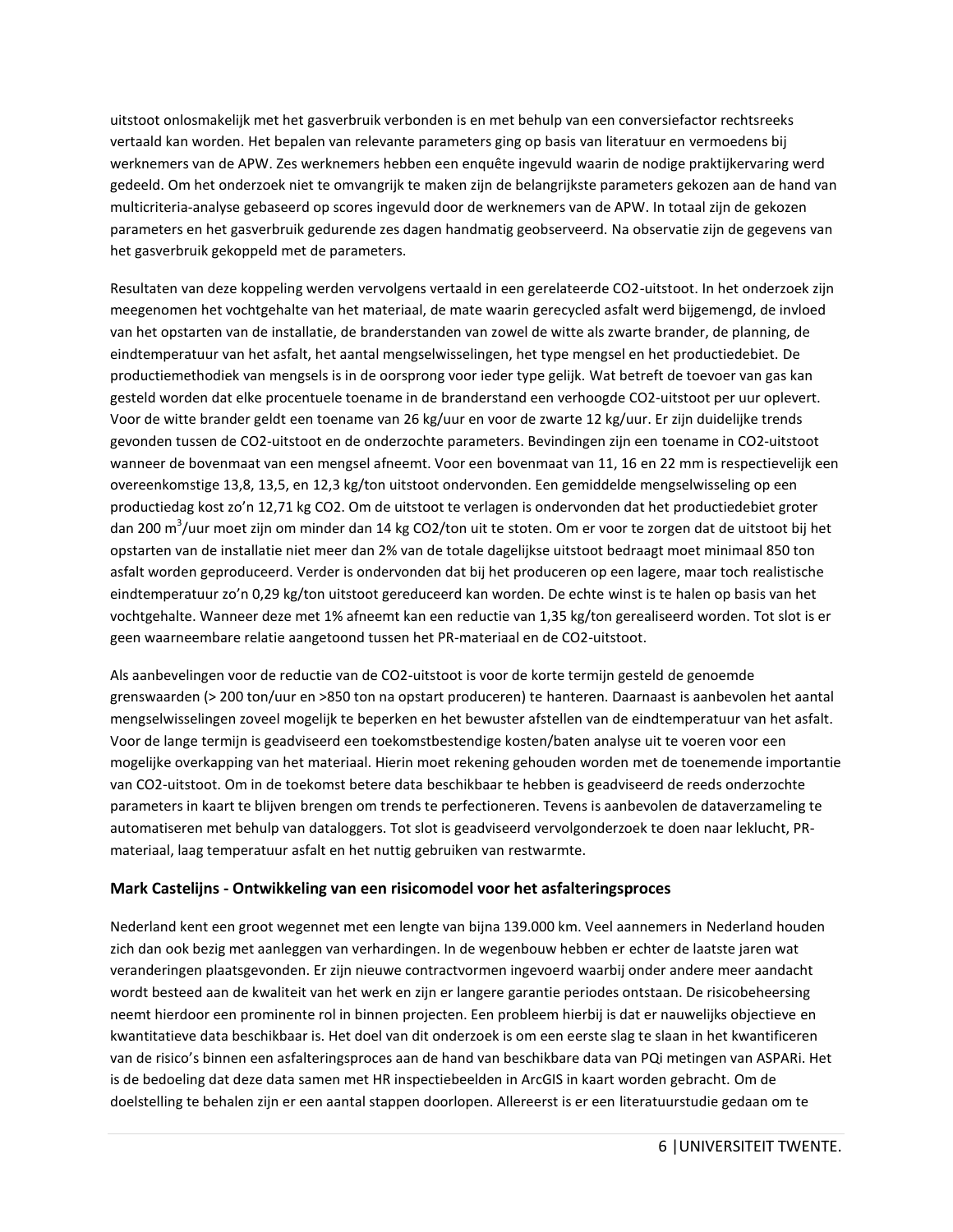kijken wat er al bekend is over deze vorm van risicoanalyses. Het blijkt dat in andere vakgebieden al wel gebruik wordt gemaakt van GIS systemen om risico's in kaart te brengen, maar bij de wegenbouw is dit nog niet het geval. Vervolgens is met de trail en error methode de ASPARi data in ArcGIS gebracht en is er getracht om samen met de inspectiebeelden hier de risicogebieden uit te halen.

De data is met behulp van Microsoft Access verwerkt. Met de verwerkte data kunnen in ArcGIS de temperatuur- en verdichtingscontourplot gemaakt worden. De nauwkeurigheid hiervan ligt echter nog niet hoog genoeg om gedetailleerde analyses te kunnen maken. Daarnaast waren er op de inspectiebeelden ook nog geen schades of andere opmerkelijkheden te zien en kunnen er nog geen verbanden getrokken worden.

Ondanks dat er nog geen concrete verbanden gevonden kunnen worden, kan er wel gezegd worden dat ArcGIS een goed hulpmiddel is voor het in kaart brengen van mogelijke risicogebieden van een asfalteringsproces. Door gebruik te maken van de gegeorefereerde data van de PQi metingen van ASPARi kan er een duidelijk beeld worden gemaakt van de temperatuur en van het aantal walsovergangen tijdens de asfaltverwerking. Deze kunnen eenvoudig gecombineerd worden met de aantekeningen van de inspectiebeelden en kunnen met elkaar vergeleken worden door de lagen over elkaar heen te leggen. Ook is het mogelijk om in ArcGIS grenswaarden in te stellen voor de data die wordt weergegeven. Grenswaarden zijn op dit moment nog niet beschikbaar, maar op deze manier kan de weergave worden gespecificeerd tot alleen de gebieden die van belang zijn. Voor verder gebruik van deze methode moeten er nog wel een aantal dingen worden aangepast. Binnen ASPARi is het van belang dat zowel de coördinatensystemen en de tijdstempels gelijk worden getrokken. Hierdoor wordt het koppelen en importeren van de data efficiënter. Daarnaast is het belangrijk dat er binnen Boskalis gekeken wordt naar een manier om de data te verwerken. De huidige methode met Access brengt nog een te lage nauwkeurigheid met zich mee. Hierdoor is het resultaat nog niet geschikt om daadwerkelijke analyses mee uit te voeren. Binnen Boskalis moet er ook gekeken worden naar een standaard schadeformulier in de HORUS Movie Player. Het is mogelijk zelf de informatie te bepalen die met de aantekeningen wordt meegegeven. Met een standaard schadeformulier wordt de kans dat er gegevens ontbreken zeer klein. Als vervolgonderzoek kan er gekeken worden naar het opstellen van grenswaarden. Deze kunnen, zoals gezegd, geïmplementeerd worden in ArcGIS om de data te filteren. Dit maakt het opsporen van mogelijke risicogebieden eenvoudiger.

# **Muzaffer Bahceci - Het effect van de verdichtingstemperatuur en de verdichtingsenergie op de kwaliteit van het asfalt**

De asfaltkwaliteit is afhankelijk van meerdere parameters. Maar binnen dit onderzoek worden er gekeken naar twee parameters: verdichtingstemperatuur en verdichtingsenergie (walsovergangen). Onder ongunstige temperaturen en bij onvoldoende verdichting is de streefdichtheid van het asfalt niet meer te halen. Een lage dichtheid betekent een lage kwaliteit. Om het effect van het aantal walsovergangen op de kwaliteit van het asfalt te bepalen wordt er een onderzoek voorgesteld.

Het doel van dit onderzoek is het bepalen van het effect van de verdichtingstemperatuur en de verdichtingsenergie op de kwaliteit van het asfalt. Om dit te kunnen bepalen worden er 6 asfaltplaten vervaardigd met 2 verschillende aantal walsovergangen en met 3 verschillende temperatuursintervallen. Te onderzoeken asfaltmengsel is AC 481 surf(deklaag) omdat dit asfaltmengsel vooral bij snelwegen wordt aangelegd. Om de verdichtingsvensters van het asfaltmengsel vast te kunnen stellen wordt er eerst een verwerkbaarheidsproef uitgevoerd. Hieruit wordt er geconcludeerd dat de verdichting vanaf de temperatuur van 126 °C tot 82 °C plaatsgevonden dient te worden. Na 82°C is het asfaltmengsel moeilijk te verdichten. Dit punt wordt het omslagpunt van het asfalt genoemd. Nadat de asfaltplaten vervaardigd zijn, worden er 16 proefstukken uit elke plaat geboord. Vervolgens worden de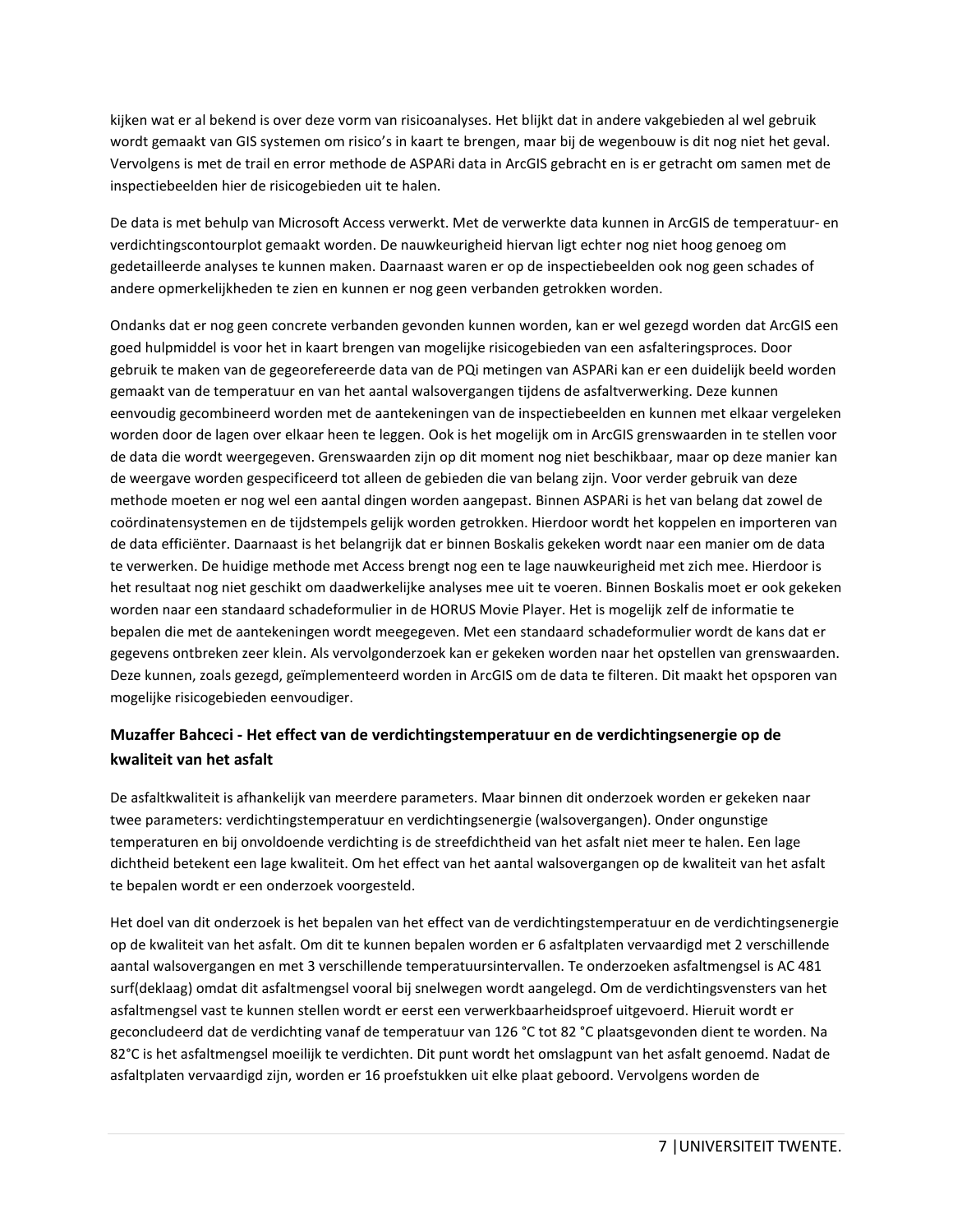proefstukken boven en onderwater gewogen voor de dichtheidsbepalingen. Na het bewerken van de proefstukken worden er triaxiaal- en splijtproeven uitgevoerd.

De resultaten van het laboratoriumonderzoek zijn het volgende:

- Dichtheidsberekeningen: De asfaltplaat die boven het omslagpunt (82 °C) met 20 walsovergangen verdicht is, krijgt een hogere dichtheid vergeleken met asfaltplaten met 12 walsovergangen. Daarnaast krijgt de asfaltplaat hogere dichtheid bij verdichtingstemperatuur boven het omslagpunt.

- Splijtproef(watergevoeligheid): Uit de splijtproef resultaten kwam ook hetzelfde resultaat naar voren. De asfaltplaat die bij verdichtingstemperatuur boven het omslagpunt en met 20 walsovergangen verdicht is, heeft een hogere weerstand tegen de afschuiving(treksterkte). Naarmate de verdichtingstemperatuur onder het omslagpunt komt, neemt de treksterkte af. Daarnaast heeft het aantal walsovergangen ook hetzelfde effect. 20 walsovergangen hebben een positief effect op de kwaliteit van het asfaltmengsel vergeleken met 12 walsovergangen.

- Triaxiaalproef(permanente vervorming): Ook uit deze proef kwam er dezelfde conclusies die hierboven beschreven zijn, naar voren.

Na het afloop van dit onderzoek wordt er geconcludeerd dat de verdichtingstemperatuur en de verdichtingsenergie een positief effect op de asfaltkwaliteit hebben. Na het bereiken van streefdichtheid dient het asfaltmengsel nog paar keer nagewalst te worden tot het omslagpunt. De verdichtingstemperatuur en de verdichtingsenergie zijn afhankelijk van het soort mengsel.

Aanbeveling voor een vervolg onderzoek zijn het volgende: (1) Voor een vervolgonderzoek kunnen er RFID sensoren ingezet worden voor het meten van de verdichtingstemperatuur en de verdichtingsdruk mits ze beschikbaar zijn op de markt. (2) Omdat de dichtheidsprogressie niet gemeten is wegens het gebrek aan de tijd en materieel(bv. plaatverdichter), wordt er het energieverbruik van het asfalt niet berekend. Voor een vervolg onderzoek wordt er aanbevolen om dichtheidsprogressie wel te berekenen.

# **Sjon van Dijk - Transparantie in het asfaltverwerkingsproces - Asfaltmetingen met behulp van Radio-Frequency Identification technologie**

De asfaltsector wordt op de schop genomen, aannemers worden niet meer alleen geselecteerd op goedkoopste prijs, maar ook op geleverde kwaliteit en de gebruikte hoeveelheid energie. Om op basis van deze selectie de beste te blijven, zijn veel bedrijven bezig met het verbeteren van het asfaltverwerkingsproces. Een probleem waar hierbij tegenaan wordt gelopen is een gebrek van feedback uit het proces. Het verloop van de kwaliteit van het asfalt wordt niet bijgehouden en asfalt wordt op basis van ervaring verwerkt.

Om het verwerkingsproces te professionaliseren is ASPARi, een samenwerkingsverband van grote wegenbouwaannemers in Nederland, begonnen met het meten van asfalteigenschappen. Er wordt gebruik gemaakt van een PQi methodiek waarmee temperatuur en dichtheid in kaart worden gebracht. Om het meetproces te verbeteren wordt onderzocht naar andere methodes om het asfalt te meten. In dit onderzoek is onderzocht of RFID technologie, een technologie gebaseerd op radiogolven, een bruikbare manier is voor het meten in asfalt. Met behulp van BAM Infra en Asfaltcentrale Hengelo zijn testen uitgevoerd en onderzoek gedaan naar de toepasbaarheid van RFID sensoren in asfalt.

Eerst is begonnen met een literatuuronderzoek om een duidelijk beeld van het verwerkingsproces te krijgen. Aan de hand van dit beeld is vastgesteld welke eigenschappen een RFID sensor nodig heeft om gebruikt te worden in